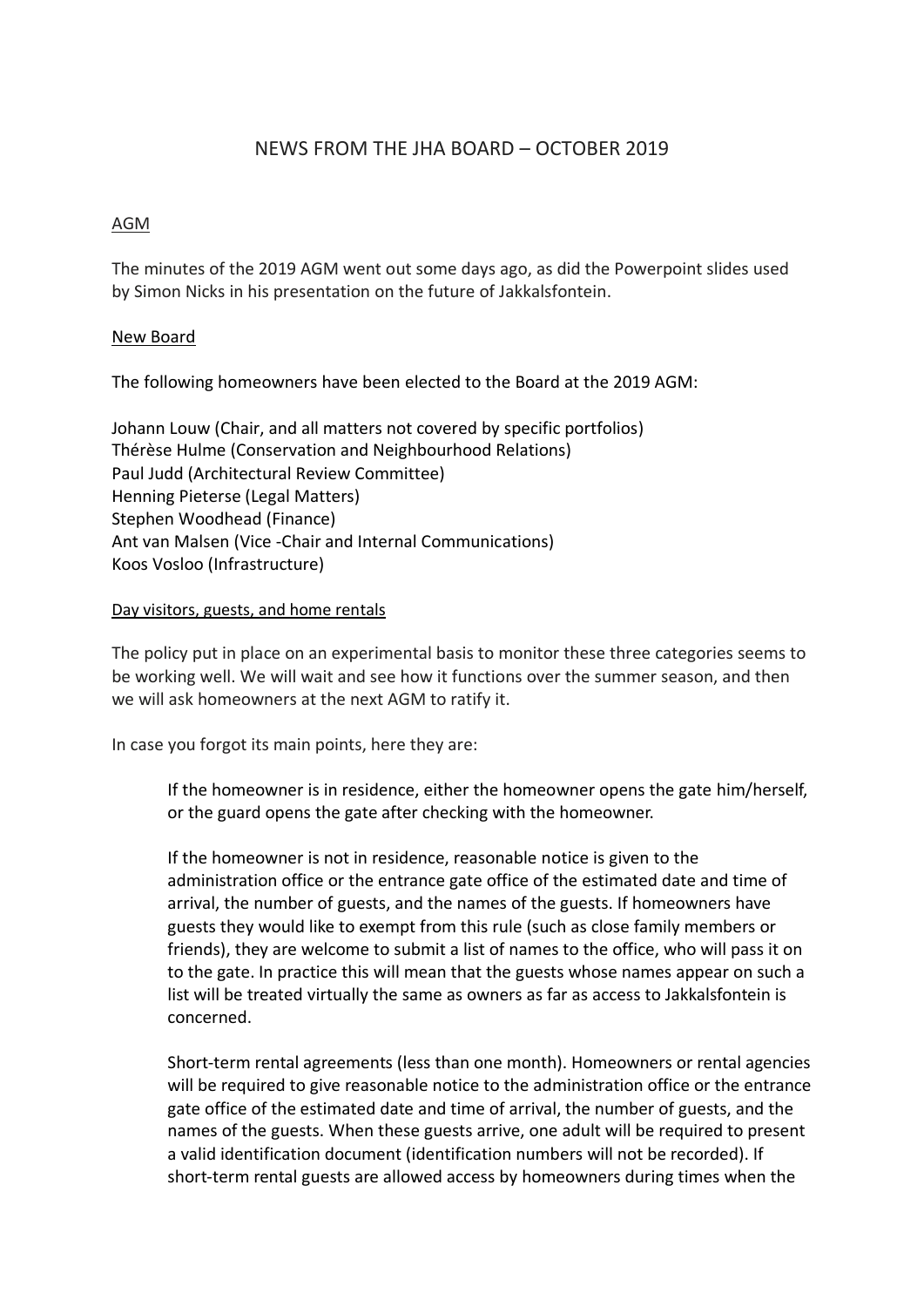gate is not staffed, guests will be required to present the identification document when they use the gate for the first time when a staff member is present. An entrance permit will be issued to persons who rent properties at Jakkalsfontein, together with a set of the guest rules. Such permit shall be displayed prominently in the vehicle in which the guest/s travelled.

## Nicks report

We expect to finalise the report by Simon Nicks of CNDV Africa by early December, at which point it will be distributed to homeowners. The Board will prepare a motion for consideration at a special general meeting (SGM) of homeowners, in particular how it will inform the Design Manual.

#### Solar farm project

### The SGM

We anticipate a special general meeting to make decisions about the solar farm project and the report by Simon Nicks. A tentative date is Saturday 25 April.

### 2020 Annual general meeting

The next AGM is planned for 26 September 2020.

#### Research at Jakkalsfontein

We have given permission to Professor Bengt Oxelman of the University of Gothenburg in Sweden to collect leaves from plants of the genus *Silene L*. on the Reserve. One of its purposes is "to elucidate and improve our understanding of the evolutionary and biogeographical histories of South African *Silene* species, through providing and testing empirical genetic data which provide information their origins and diversification". They have undertaken to share their findings with us.

Four researchers from the Universities of Stellenbosch and Toronto, with Genevieve Theron as the first author, published a paper in the journal *Ecology and Evolution* (May 2019), on reproductive traits of animal-pollinated plants in *Babiana ringens* (Iridaceae). The field work for this study was done at Jakkalsfontein, as acknowledged by the authors, thanking "Jakkalsfontein Private Nature Reserve for locality information and permission to work on their property". The illustration below is from the paper.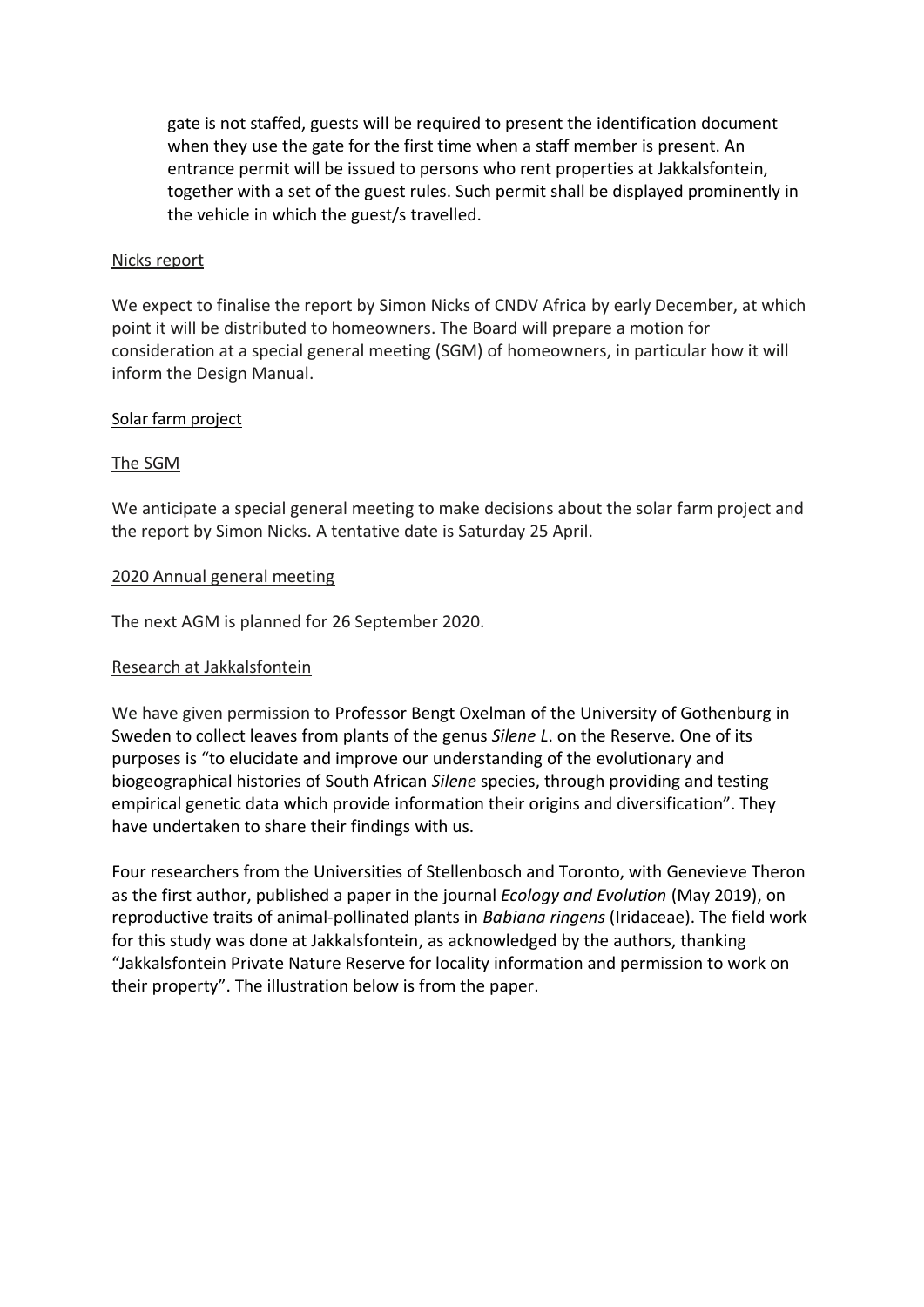

# Nature conservation and neighbourhood relations

On 7 October, World Habitat Day, a group of fifteen grade 8 and 9 learners from Hopefield High School visited Jakkalsfontein with their teacher. Thérèse Hulme made the arrangements, and Steyn Marais did the presentation. The informal, interactive presentation was aimed at creating greater awareness about our earthly habitat, its age, its place in the universe, and the factors that sustain and threaten its fragile equilibrium. The learners made enthusiastic contributions to the conversation, which we hope will be the start of many more to come.

Some comments from the learners about their experience:

"It was fantastic! The fact that there are so many things that school can't teach you.. like how old the earth is.. and all the theories about the dinosaurs and how life on earth started. Very interesting!"

"It was amazing. I haven't thought before about space and how things out there actually work.."

"It was the best day in a very long time.."

Our thanks and appreciation to Thérèse and Steyn.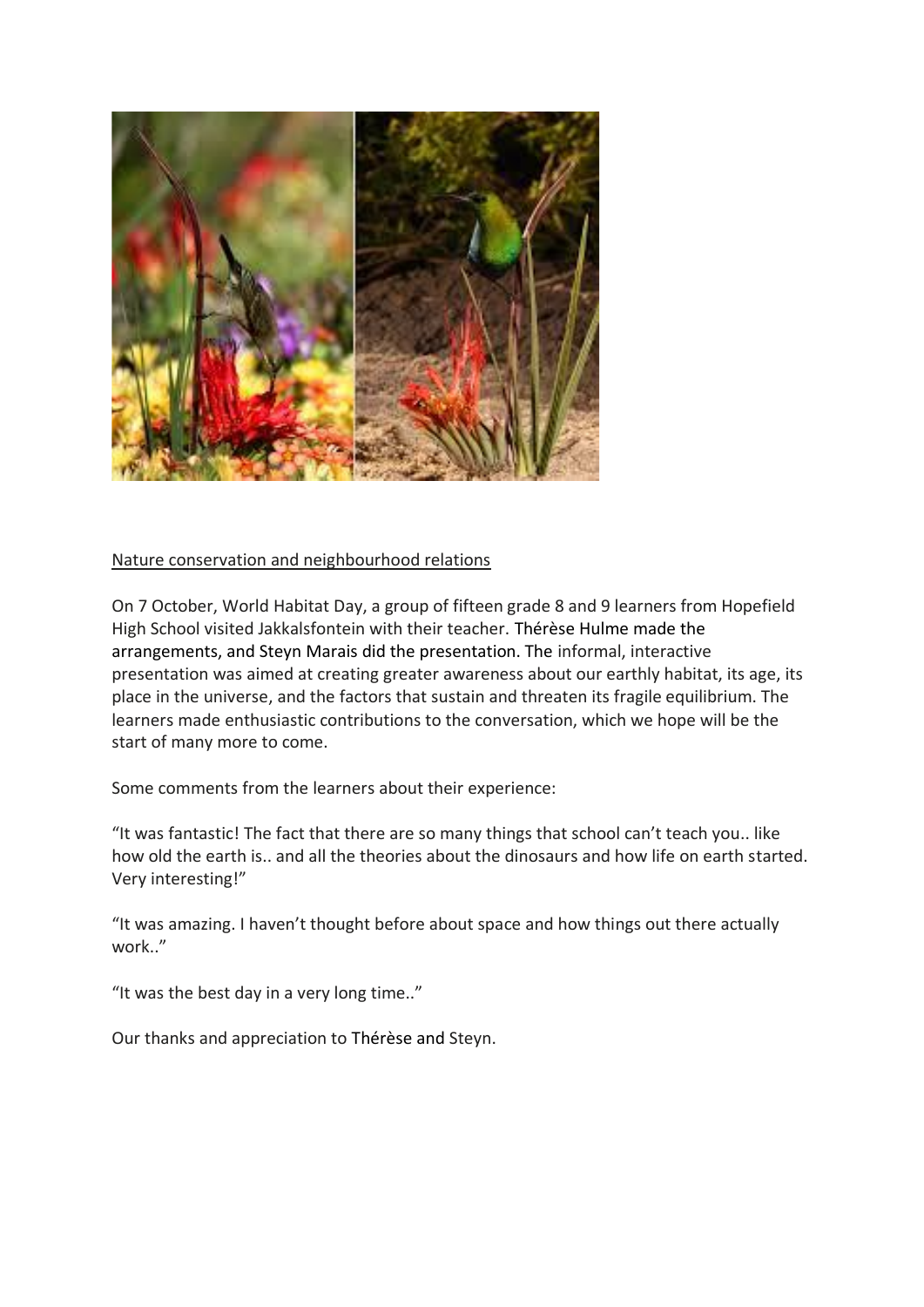

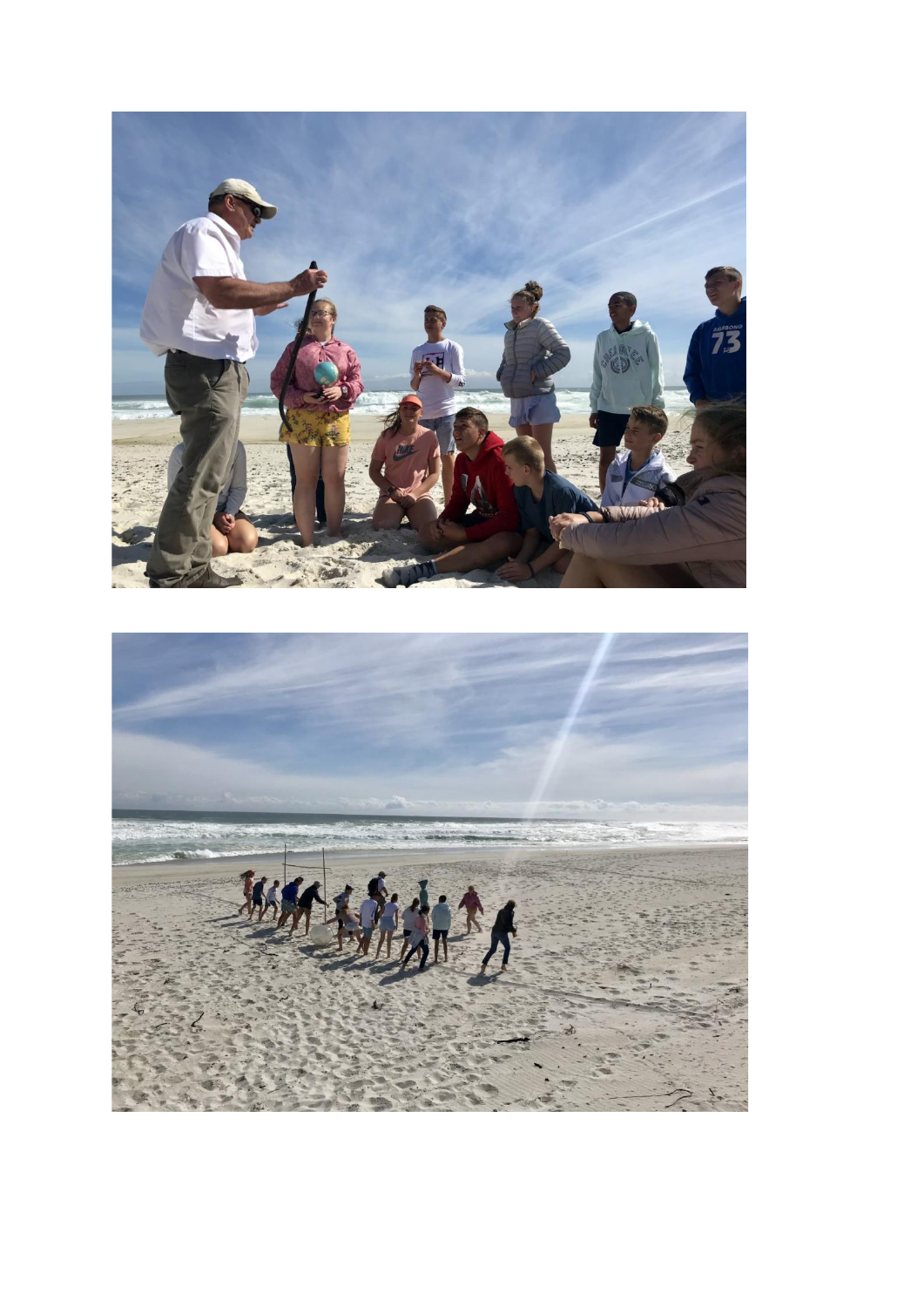Jakkalsfontein nightlife (non-human animals), captured on our camera traps

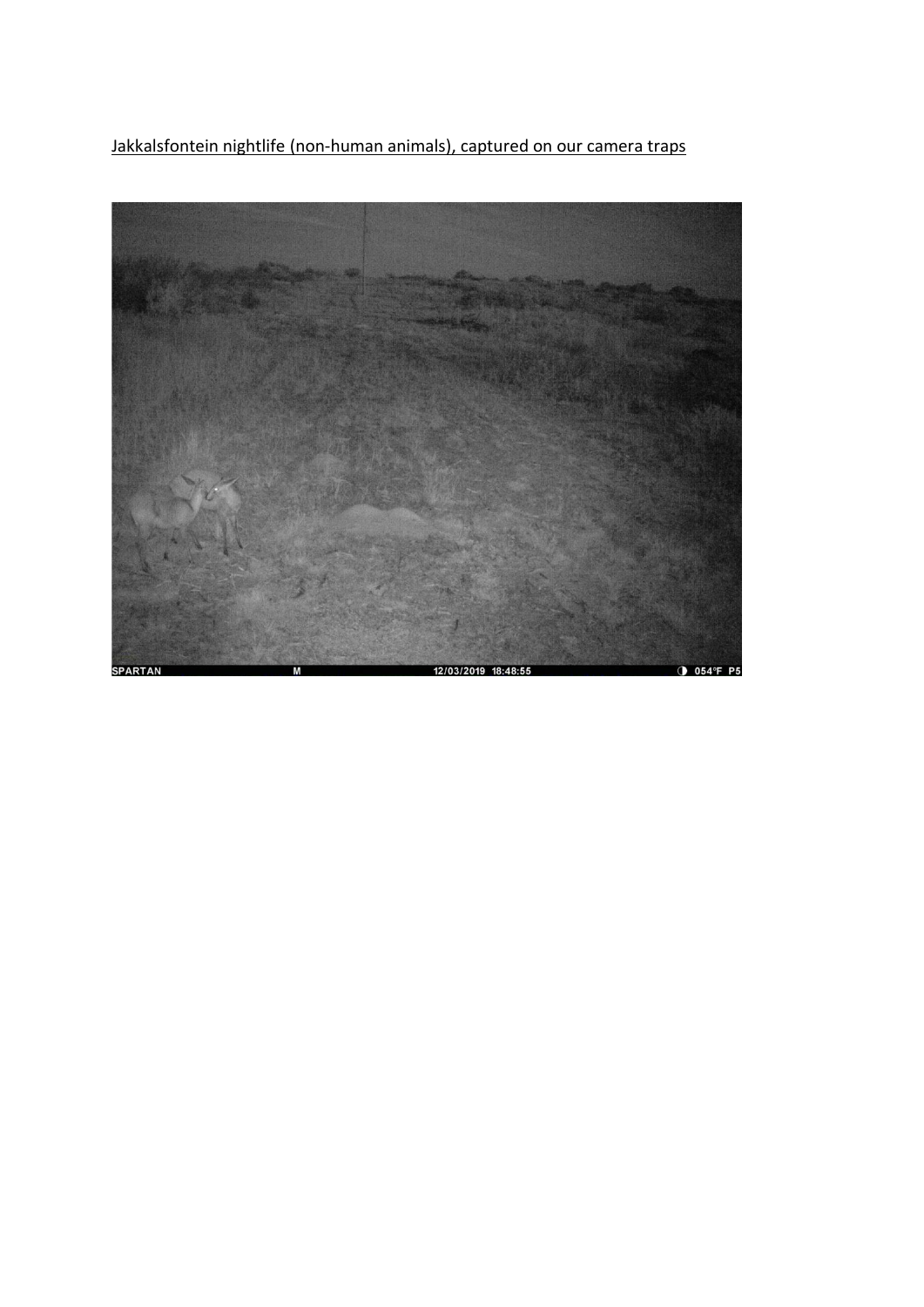